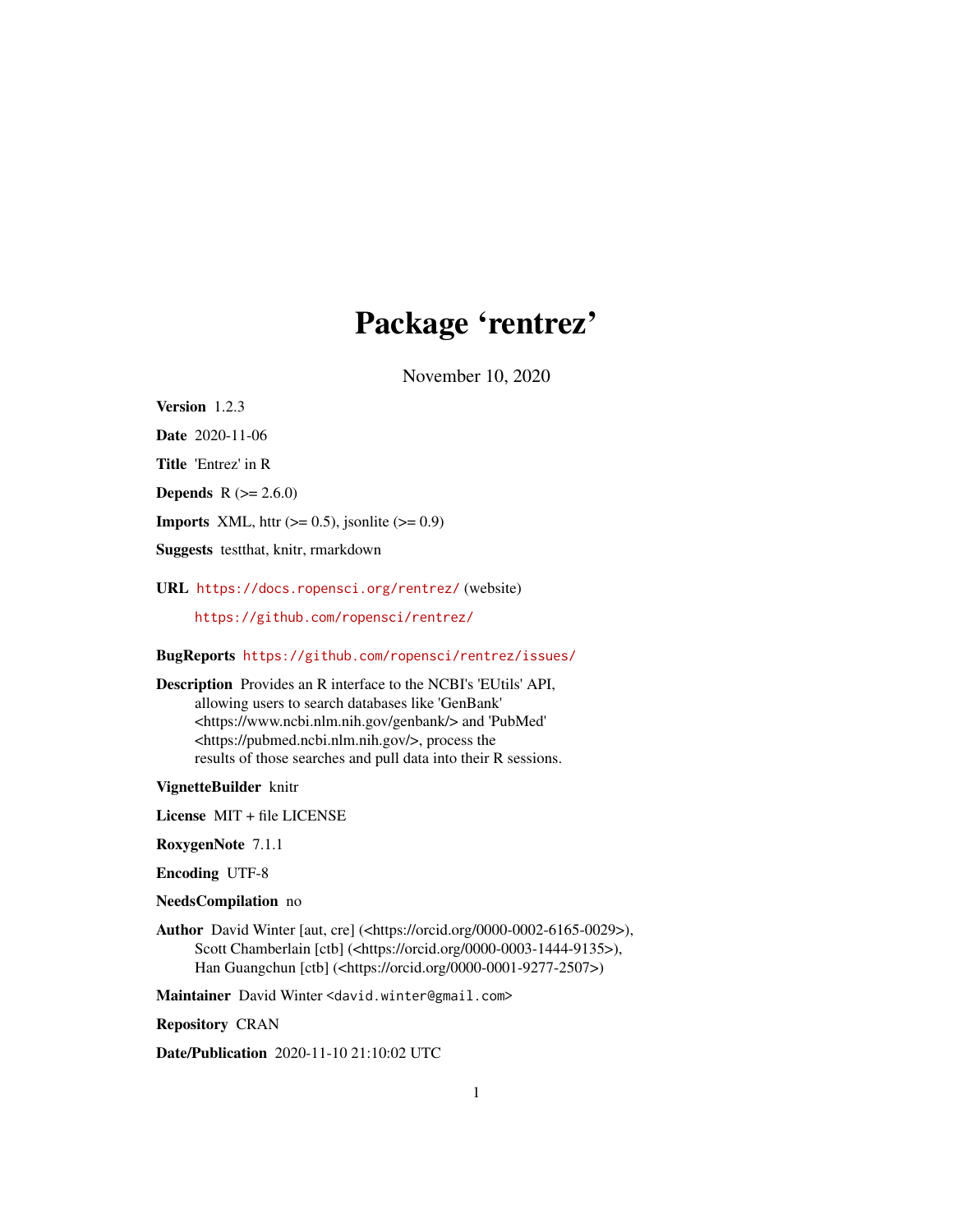# <span id="page-1-0"></span>R topics documented:

|       |                                                                                                                 | 3              |
|-------|-----------------------------------------------------------------------------------------------------------------|----------------|
|       |                                                                                                                 | $\overline{4}$ |
|       |                                                                                                                 | 5              |
|       | $entrez\_db\_summary \dots \dots \dots \dots \dots \dots \dots \dots \dots \dots \dots \dots \dots \dots \dots$ | 6              |
|       |                                                                                                                 | $\tau$         |
|       |                                                                                                                 |                |
|       |                                                                                                                 |                |
|       |                                                                                                                 |                |
|       |                                                                                                                 |                |
|       |                                                                                                                 |                |
|       |                                                                                                                 |                |
|       |                                                                                                                 |                |
|       |                                                                                                                 |                |
|       |                                                                                                                 |                |
|       |                                                                                                                 |                |
|       |                                                                                                                 |                |
| Index |                                                                                                                 | 20             |

entrez\_citmatch *Fetch pubmed ids matching specially formatted citation strings*

# Description

Fetch pubmed ids matching specially formatted citation strings

# Usage

```
entrez_citmatch(bdata, db = "pubmed", retmode = "xml", config = NULL)
```
# Arguments

| bdata   | character, containing citation data. Each citation must be represented in a pipe-<br>delimited format journal_titlelyearlvolumelfirst_pagelauthor_namelyour_keyl The<br>final field "your_key" is arbitrary, and can used as you see fit. Fields can be left<br>empty, but be sure to keep 6 pipes. |
|---------|-----------------------------------------------------------------------------------------------------------------------------------------------------------------------------------------------------------------------------------------------------------------------------------------------------|
| db      | character, the database to search. Defaults to pubmed, the only database cur-<br>rently available                                                                                                                                                                                                   |
| retmode | character, file format to retrieve. Defaults to xml, as per the API documentation,<br>though note the API only returns plain text                                                                                                                                                                   |
| config  | vector configuration options passed to httr::GET                                                                                                                                                                                                                                                    |

# Value

A character vector containing PMIDs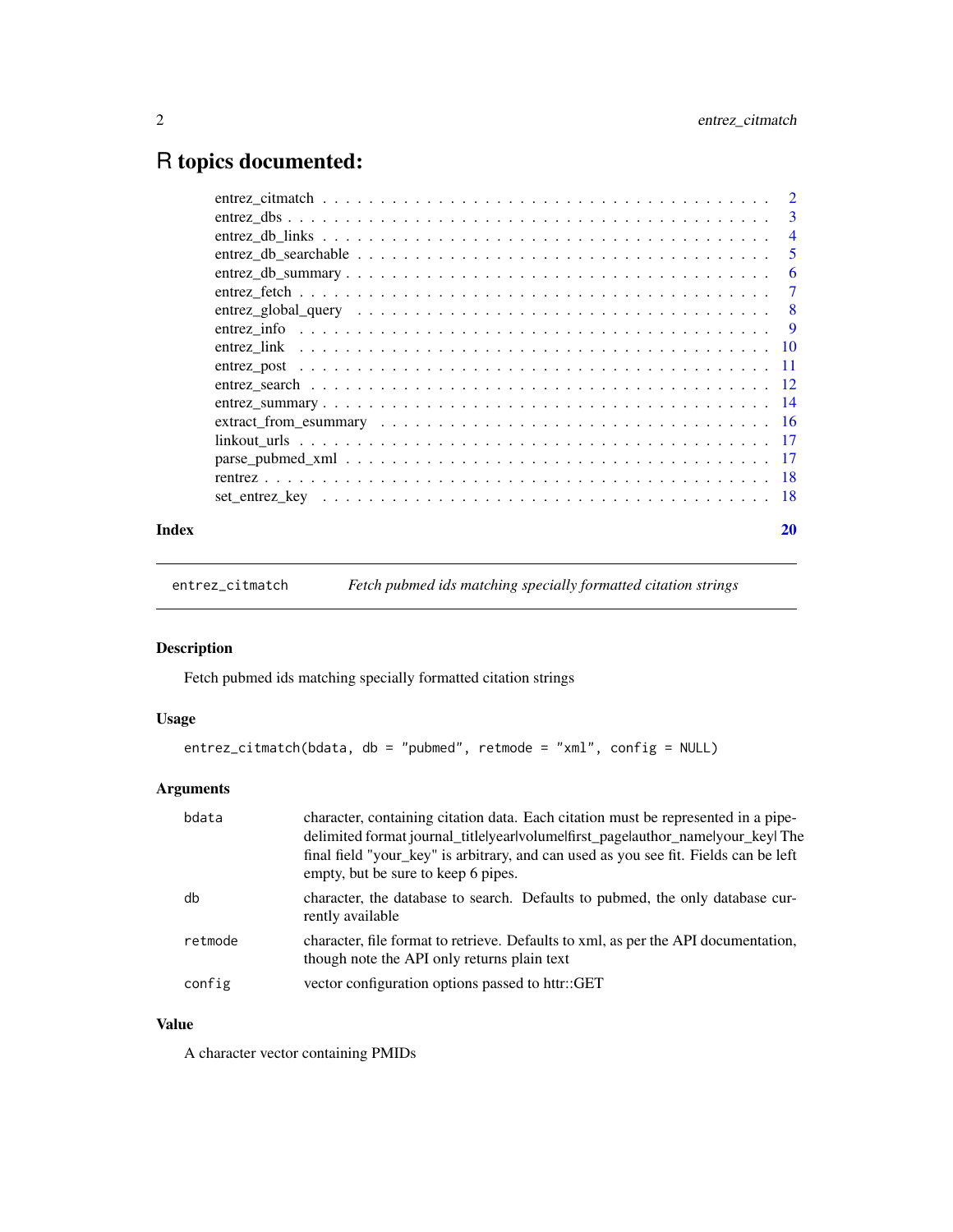# <span id="page-2-0"></span>entrez\_dbs 3

# See Also

[config](#page-0-0) for available configs

# Examples

```
## Not run:
ex_cites <- c("proc natl acad sci u s a|1991|88|3248|mann bj|test1|",
              "science|1987|235|182|palmenberg ac|test2|")
entrez_citmatch(ex_cites)
```
## End(Not run)

<span id="page-2-1"></span>entrez\_dbs *List databases available from the NCBI*

# Description

Retrieves the names of databases available through the EUtils API

# Usage

```
entrez_dbs(config = NULL)
```
# Arguments

config config vector passed to httr::GET

# Value

character vector listing available dbs

# See Also

Other einfo: [entrez\\_db\\_links\(](#page-3-1)), [entrez\\_db\\_searchable\(](#page-4-1)), [entrez\\_db\\_summary\(](#page-5-1)), [entrez\\_info\(](#page-8-1))

# Examples

```
## Not run:
entrez_dbs()
```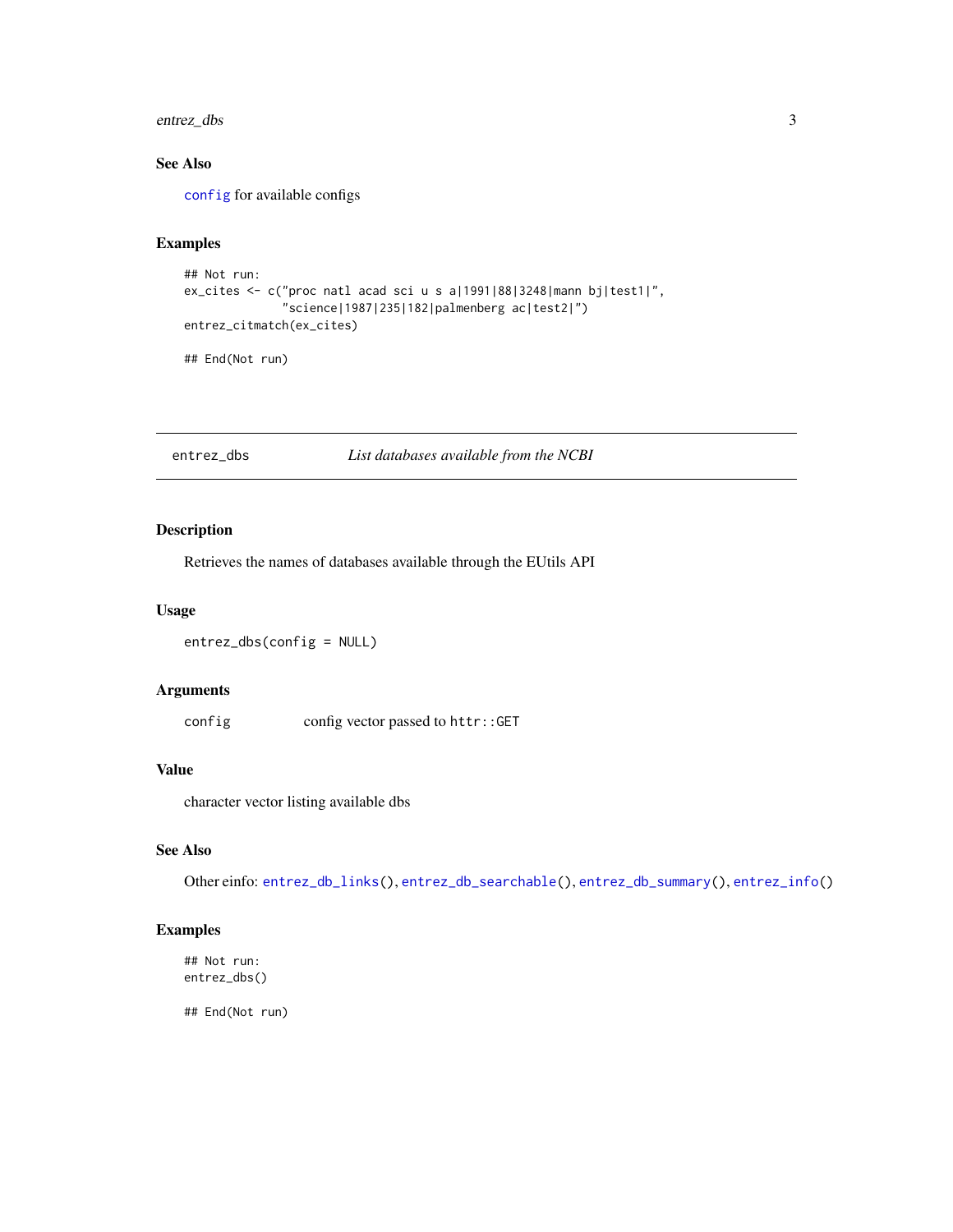<span id="page-3-1"></span><span id="page-3-0"></span>

For a given database, fetch a list of other databases that contain cross-referenced records. The names of these records can be used as the db argument in [entrez\\_link](#page-9-1)

#### Usage

```
entrez_db_links(db, config = NULL)
```
#### Arguments

| db     | character, name of database to search |
|--------|---------------------------------------|
| config | config vector passed to httr::GET     |

# Value

An eInfoLink object (sub-classed from list) summarizing linked-databases. Can be coerced to a data-frame with as.data.frame. Printing the object the name of each element (which is the correct name for entrez\_link, and can be used to get (a little) more information about each linked database (see example below).

# See Also

# [entrez\\_link](#page-9-1)

Other einfo: [entrez\\_db\\_searchable\(](#page-4-1)), [entrez\\_db\\_summary\(](#page-5-1)), [entrez\\_dbs\(](#page-2-1)), [entrez\\_info\(](#page-8-1))

#### Examples

```
## Not run:
taxid <- entrez_search(db="taxonomy", term="Osmeriformes")$ids
tax_links <- entrez_db_links("taxonomy")
tax_links
entrez_link(dbfrom="taxonomy", db="pmc", id=taxid)
sra_links <- entrez_db_links("sra")
as.data.frame(sra_links)
```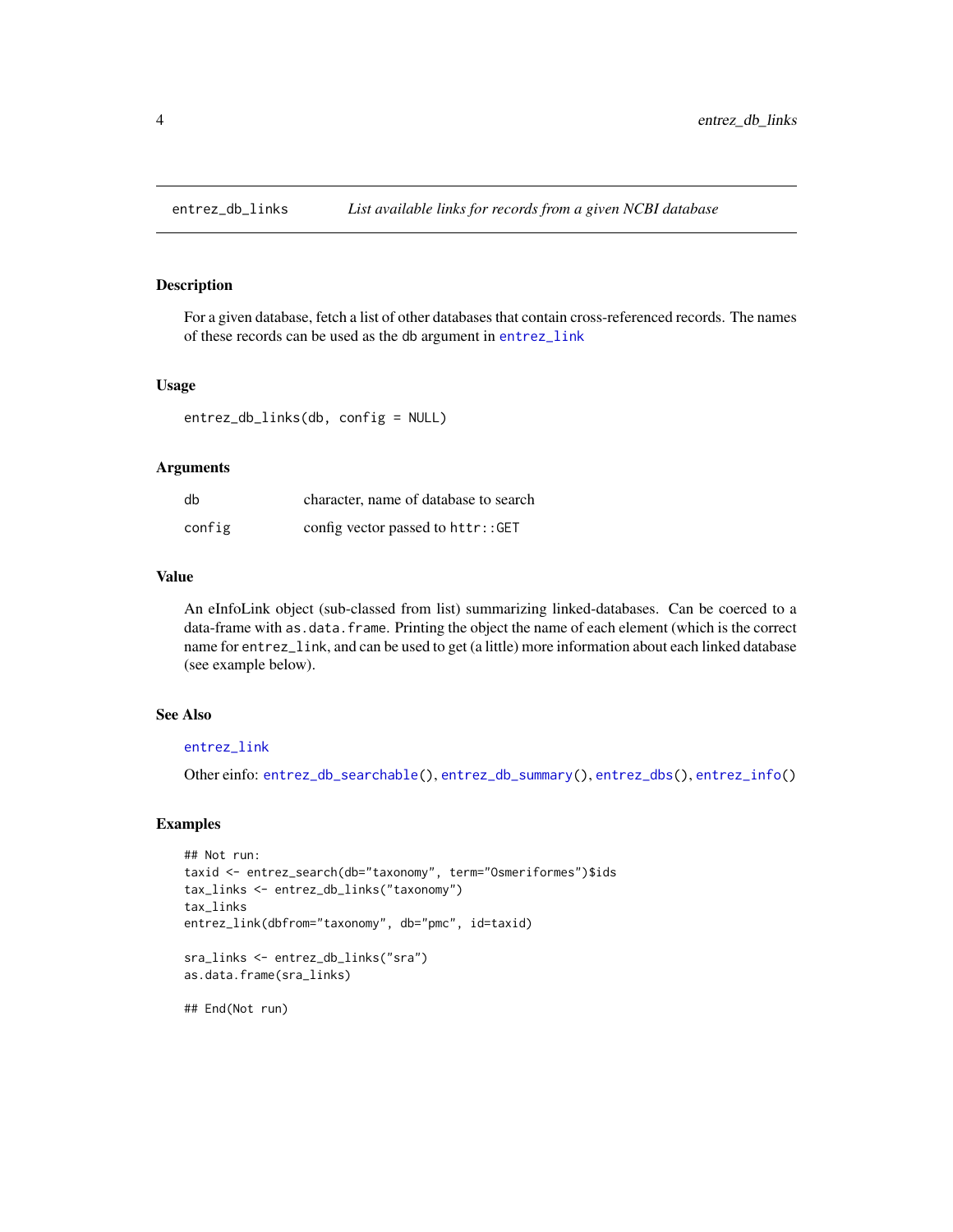<span id="page-4-1"></span><span id="page-4-0"></span>entrez\_db\_searchable *List available search fields for a given database*

# Description

Fetch a list of search fields that can be used with a given database. Fields can be used as part of the term argument to [entrez\\_search](#page-11-1)

#### Usage

```
entrez_db_searchable(db, config = NULL)
```
# Arguments

| db     | character, name of database to get search field from |
|--------|------------------------------------------------------|
| config | config vector passed to httr::GET                    |

#### Value

An eInfoSearch object (subclassed from list) summarizing linked-databases. Can be coerced to a data-frame with as.data.frame. Printing the object shows only the names of each available search field.

# See Also

# [entrez\\_search](#page-11-1)

Other einfo: [entrez\\_db\\_links\(](#page-3-1)), [entrez\\_db\\_summary\(](#page-5-1)), [entrez\\_dbs\(](#page-2-1)), [entrez\\_info\(](#page-8-1))

# Examples

```
## Not run:
pmc_fields <- entrez_db_searchable("pmc")
pmc_fields[["AFFL"]]
entrez_search(db="pmc", term="Otago[AFFL]", retmax=0)
entrez_search(db="pmc", term="Auckland[AFFL]", retmax=0)
sra_fields <- entrez_db_searchable("sra")
as.data.frame(sra_fields)
```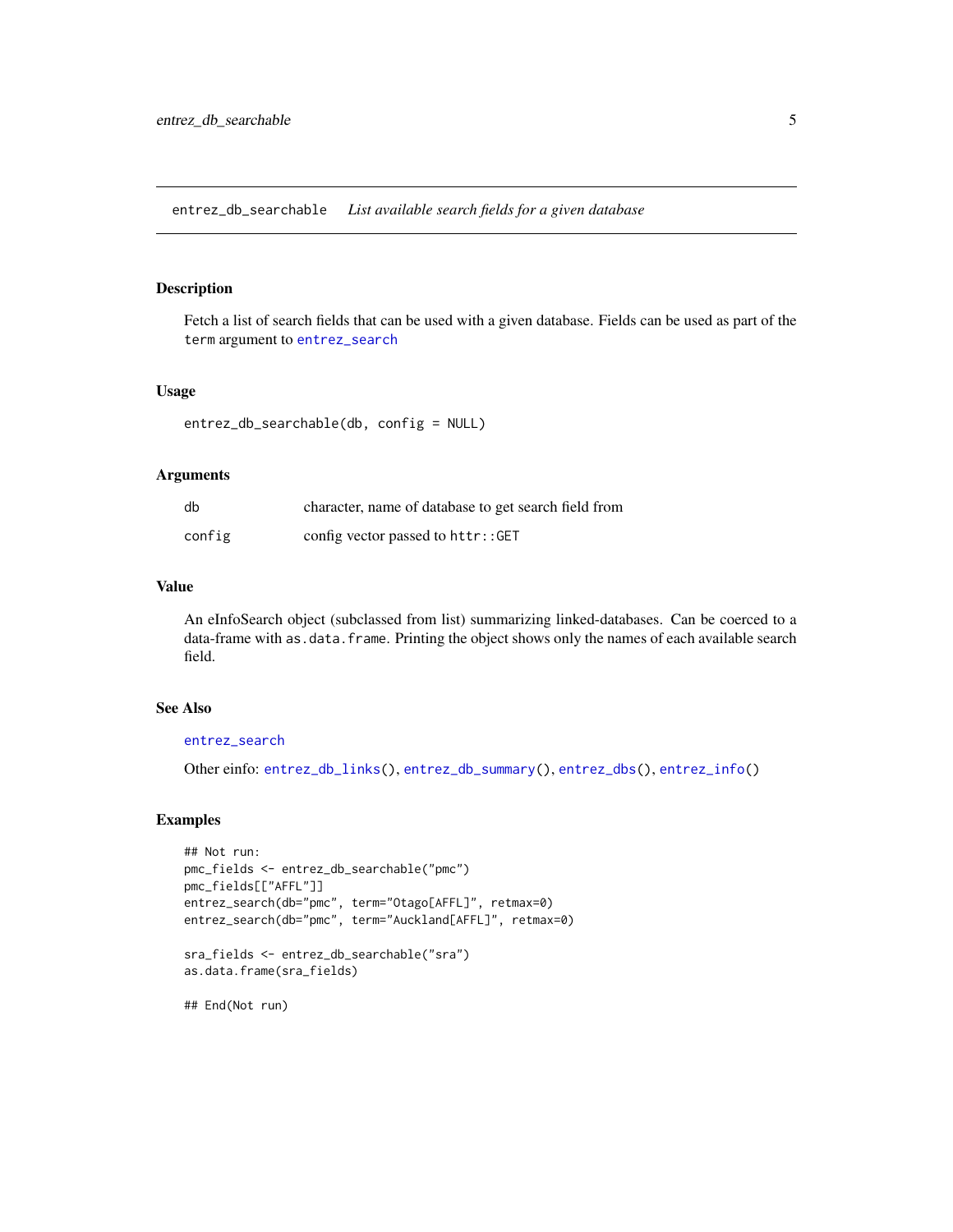<span id="page-5-1"></span><span id="page-5-0"></span>entrez\_db\_summary *Retrieve summary information about an NCBI database*

# Description

Retrieve summary information about an NCBI database

# Usage

```
entrez_db_summary(db, config = NULL)
```
# Arguments

| db     | character, name of database to summaries |
|--------|------------------------------------------|
| config | config vector passed to httr::GET        |

# Value

Character vector with the following data DbName Name of database Description Brief description of the database Count Number of records contained in the database MenuName Name in web-interface to EUtils DbBuild Unique ID for current build of database LastUpdate Date of most recent update to database

# See Also

Other einfo: [entrez\\_db\\_links\(](#page-3-1)), [entrez\\_db\\_searchable\(](#page-4-1)), [entrez\\_dbs\(](#page-2-1)), [entrez\\_info\(](#page-8-1))

# Examples

```
## Not run:
entrez_db_summary("pubmed")
```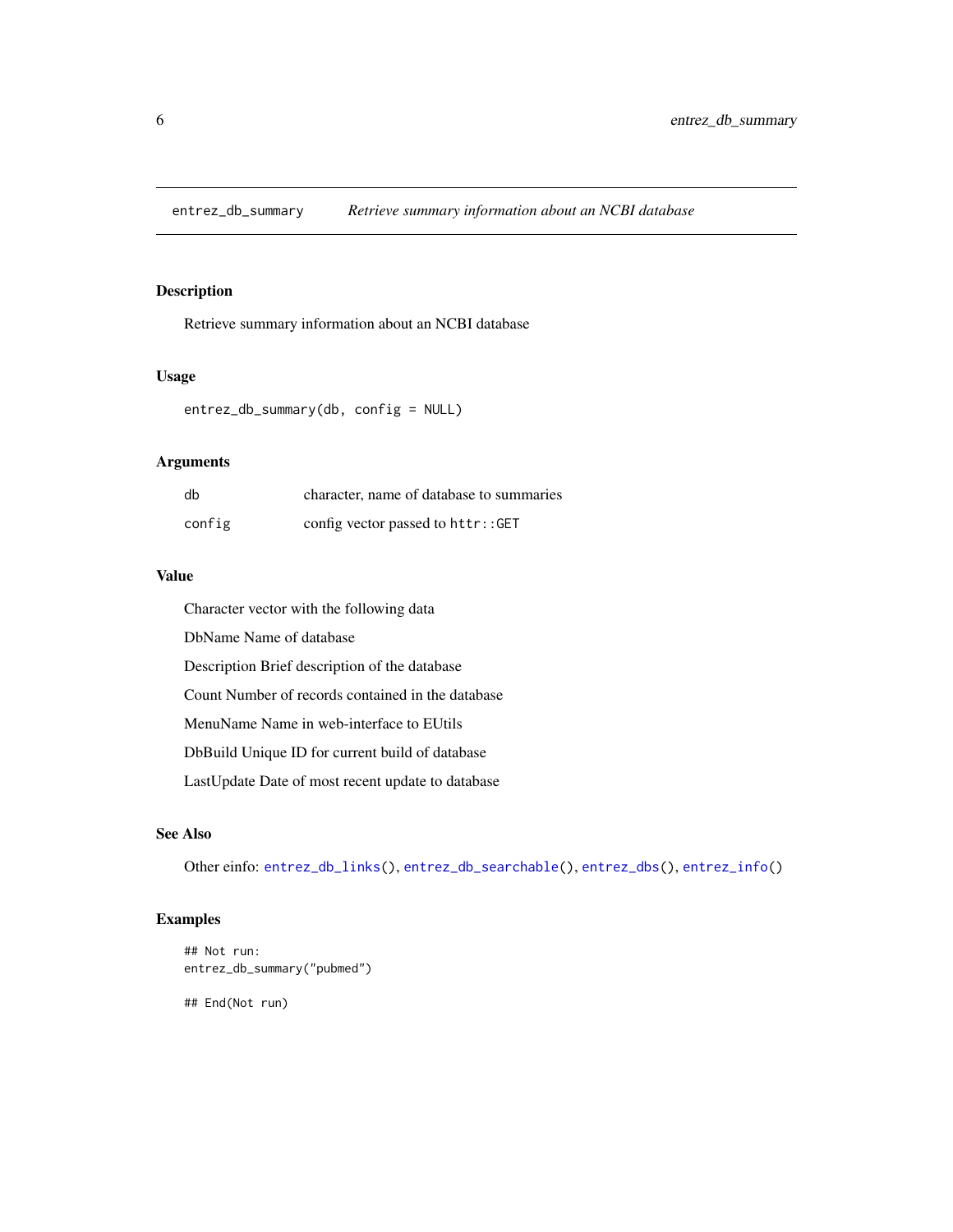<span id="page-6-1"></span><span id="page-6-0"></span>

Pass unique identifiers to an NCBI database and receive data files in a variety of formats. A set of unique identifiers mustbe specified with either the db argument (which directly specifies the IDs as a numeric or character vector) or a web\_history object as returned by [entrez\\_link](#page-9-1), [entrez\\_search](#page-11-1) or [entrez\\_post](#page-10-1).

#### Usage

```
entrez_fetch(
  db,
  id = NULL,web_history = NULL,
  rettype,
  retmode = "",parsed = FALSE,
  config = NULL,
  ...
\mathcal{E}
```
# Arguments

| db           | character, name of the database to use                                                                                                                                                                                       |
|--------------|------------------------------------------------------------------------------------------------------------------------------------------------------------------------------------------------------------------------------|
| id           | vector (numeric or character), unique $ID(s)$ for records in database db. In the<br>case of sequence databases these IDs can take form of an NCBI accession fol-<br>lowed by a version number (eg AF123456.1 or AF123456.2). |
| web_history, | a web history object                                                                                                                                                                                                         |
| rettype      | character, format in which to get data (eg, fasta, xml)                                                                                                                                                                      |
| retmode      | character, mode in which to receive data, defaults to an empty string (corre-<br>sponding to the default mode for rettype).                                                                                                  |
| parsed       | boolean should entrez_fetch attempt to parse the resulting file. Only works with<br>xml records (including those with rettypes other than "xml") at present                                                                  |
| config       | vector, httr configuration options passed to httr::GET                                                                                                                                                                       |
| $\ddotsc$    | character, additional terms to add to the request, see NCBI documentation linked<br>to in references for a complete list                                                                                                     |

# Details

The format for returned records is set by that arguments rettype (for a particular format) and retmode for a general format (JSON, XML text etc). See [Table 1](https://www.ncbi.nlm.nih.gov/books/NBK25499/table/chapter4.T._valid_values_of__retmode_and/) in the linked reference for the set of formats available for each database. In particular, note that sequence databases (nuccore, protein and their relatives) use specific format names (eg "native", "ipg") for different flavours of xml.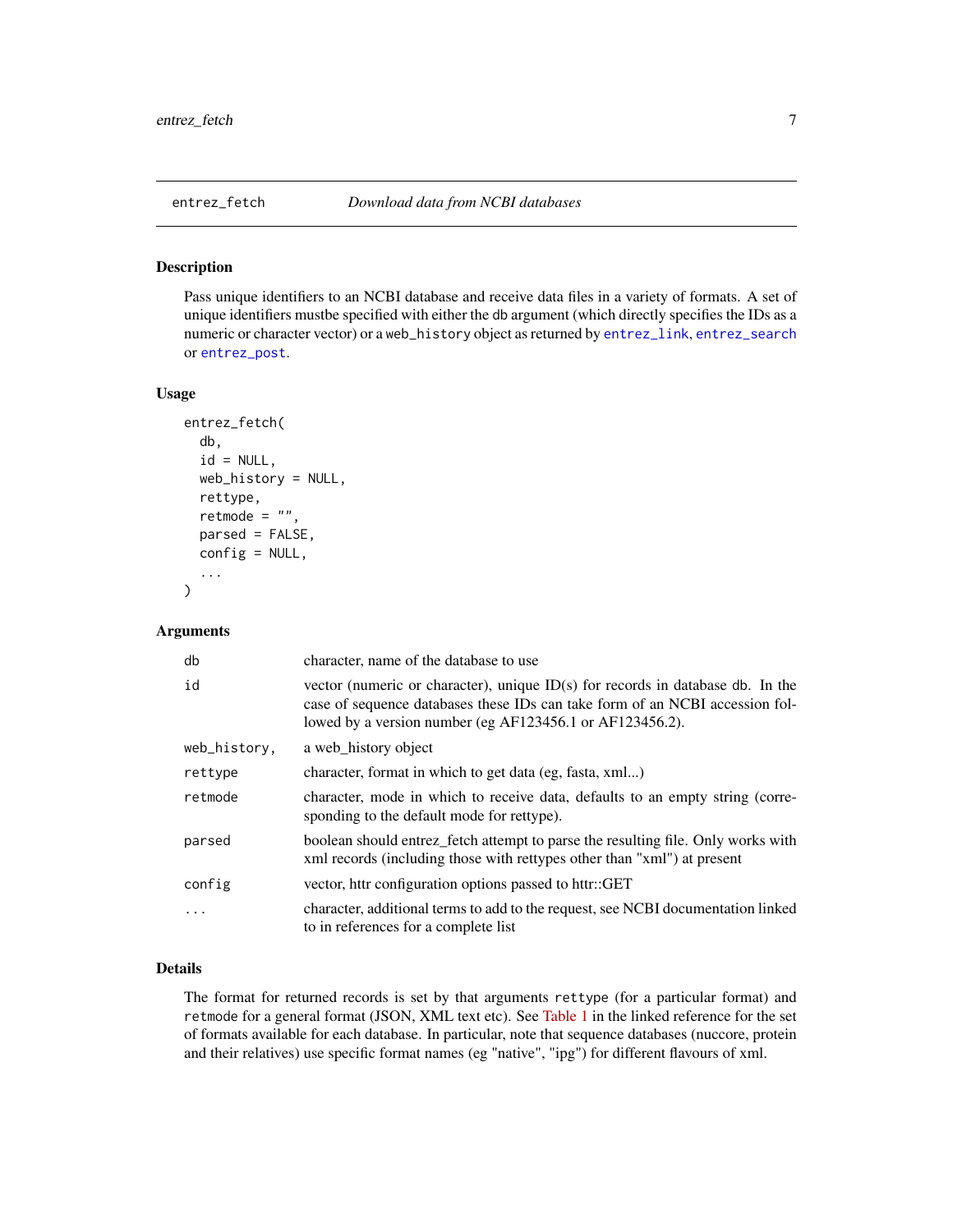<span id="page-7-0"></span>For the most part, this function returns a character vector containing the fetched records. For XML records (including 'native', 'ipg', 'gbc' sequence records), setting parsed to TRUE will return an XMLInternalDocument,

# Value

character string containing the file created

XMLInternalDocument a parsed XML document if parsed=TRUE and rettype is a flavour of XML.

#### References

[https://www.ncbi.nlm.nih.gov/books/NBK25499/#\\_chapter4\\_EFetch\\_](https://www.ncbi.nlm.nih.gov/books/NBK25499/#_chapter4_EFetch_)

# See Also

[config](#page-0-0) for available 'httr' configs

# Examples

```
## Not run:
katipo <- "Latrodectus katipo[Organism]"
katipo_search <- entrez_search(db="nuccore", term=katipo)
kaitpo_seqs <- entrez_fetch(db="nuccore", id=katipo_search$ids, rettype="fasta")
#xml
kaitpo_seqs <- entrez_fetch(db="nuccore", id=katipo_search$ids, rettype="native")
## End(Not run)
```

| entrez_global_query | Find the number of records that match a given term across all NCBI |
|---------------------|--------------------------------------------------------------------|
|                     | Entrez databases                                                   |

# Description

Find the number of records that match a given term across all NCBI Entrez databases

# Usage

```
entrez_global_query(term, config = NULL, ...)
```
#### Arguments

| term                    | the search term to use                           |
|-------------------------|--------------------------------------------------|
| config                  | vector configuration options passed to httr::GET |
| $\cdot$ $\cdot$ $\cdot$ | additional arguments to add to the query         |

# Value

a named vector with counts for each a database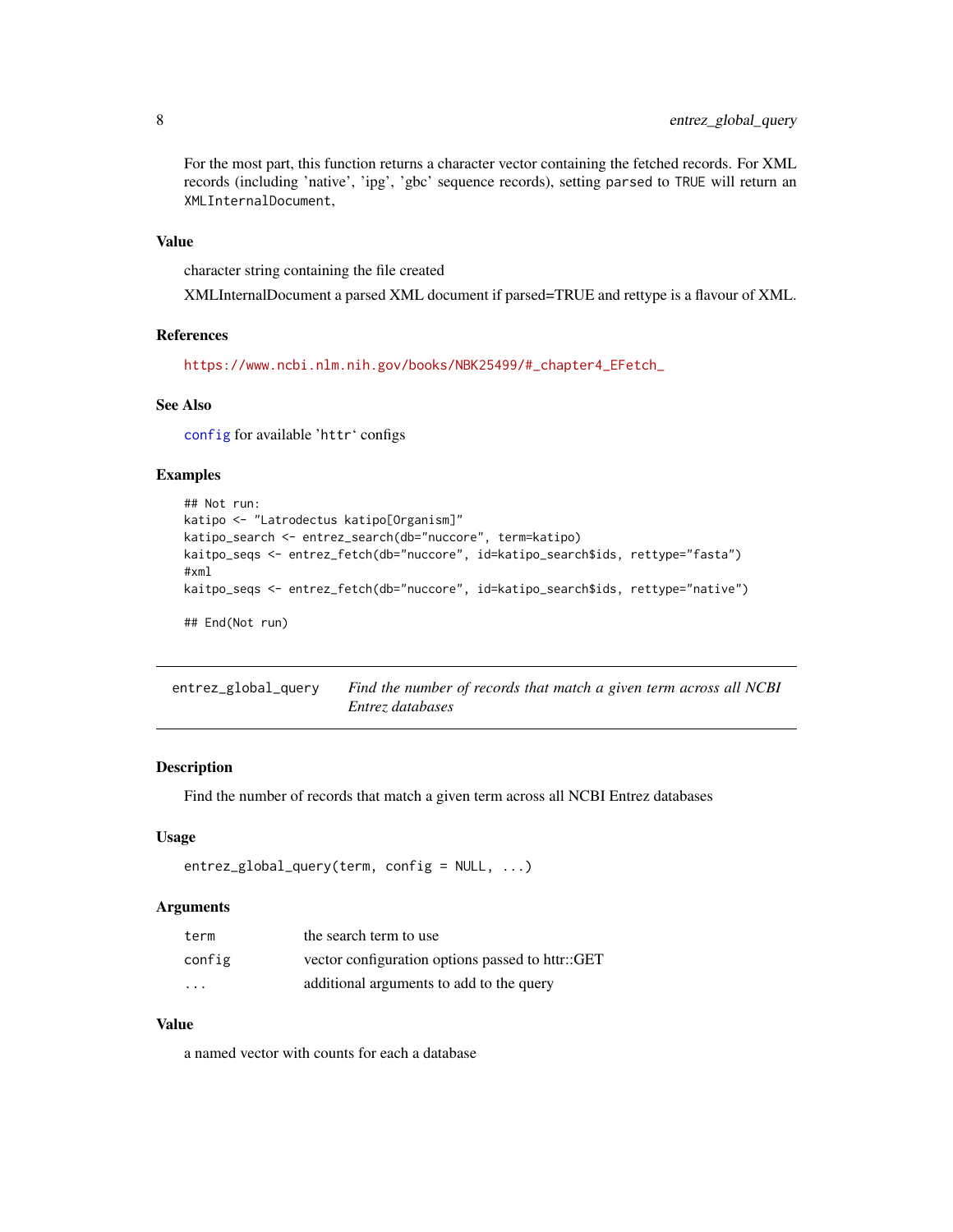# <span id="page-8-0"></span>entrez\_info 9

### See Also

[config](#page-0-0) for available configs

# Examples

```
## Not run:
NCBI_data_on_best_butterflies_ever <- entrez_global_query(term="Heliconius")
```
## End(Not run)

<span id="page-8-1"></span>entrez\_info *Get information about EUtils databases*

# Description

Gather information about EUtils generally, or a given Eutils database. Note: The most common uses-cases for the einfo util are finding the list of search fields available for a given database or the other NCBI databases to which records in a given database might be linked. Both these use cases are implemented in higher-level functions that return just this information (entrez\_db\_searchable and entrez\_db\_links respectively). Consequently most users will not have a reason to use this function (though it is exported by rentrez for the sake of completeness.

# Usage

entrez\_info(db = NULL, config = NULL)

# Arguments

| db     | character database about which to retrieve information (optional) |
|--------|-------------------------------------------------------------------|
| config | config vector passed on to httr::GET                              |

#### Value

XMLInternalDocument with information describing either all the databases available in Eutils (if db is not set) or one particular database (set by 'db')

### See Also

[config](#page-0-0) for available httr configurations

Other einfo: [entrez\\_db\\_links\(](#page-3-1)), [entrez\\_db\\_searchable\(](#page-4-1)), [entrez\\_db\\_summary\(](#page-5-1)), [entrez\\_dbs\(](#page-2-1))

# Examples

```
## Not run:
all_the_data <- entrez_info()
XML::xpathSApply(all_the_data, "//DbName", xmlValue)
entrez_dbs()
```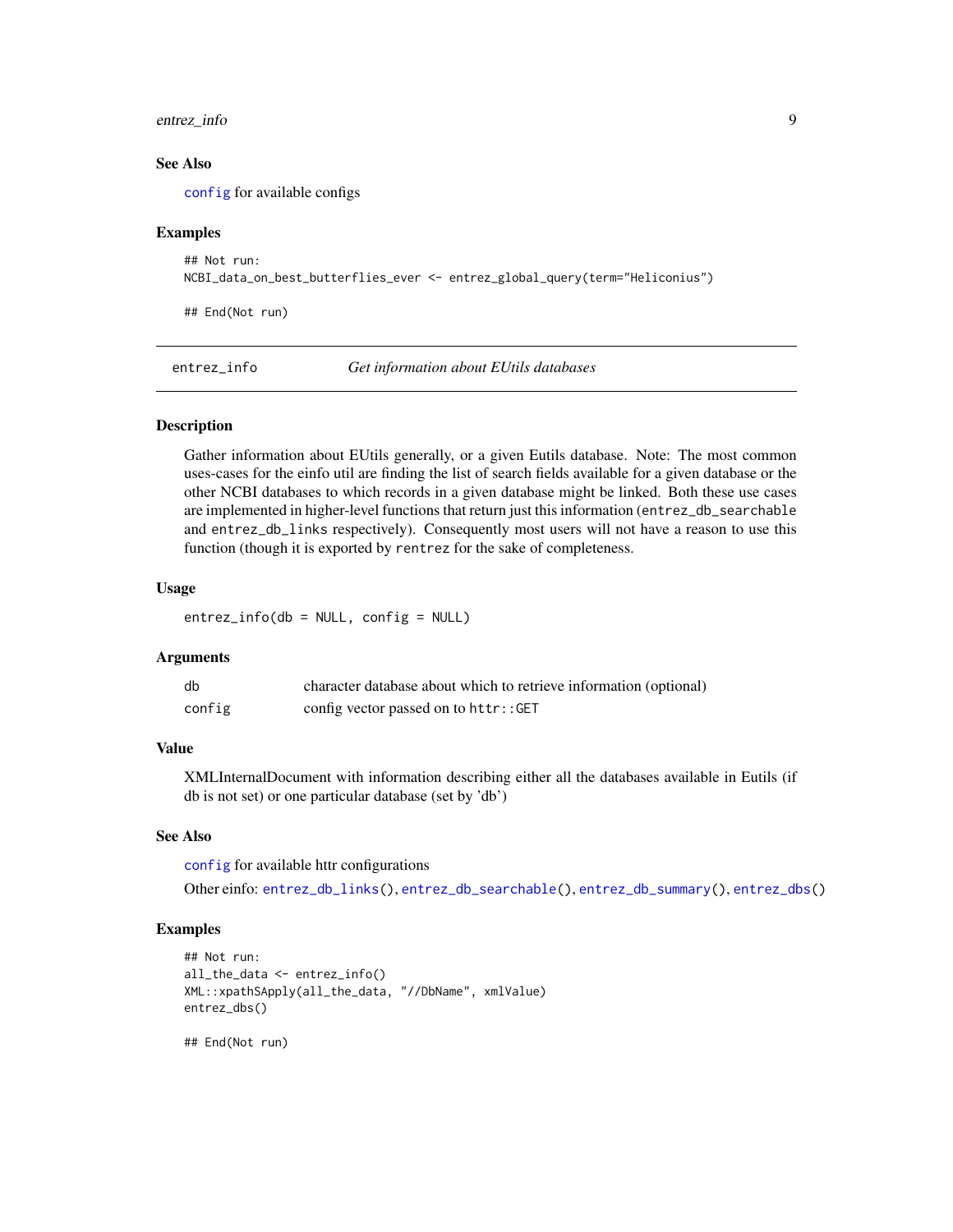Discover records related to a set of unique identifiers from an NCBI database. The object returned by this function depends on the value set for the cmd argument. Printing the returned object lists the names , and provides a brief description, of the elements included in the object.

# Usage

```
entrez_link(
  dbfrom,
  web_history = NULL,
  id = NULL,db = NULL,cmd = "neighbor",
 by_id = FALSE,config = NULL,
  ...
)
```
# Arguments

| dbfrom      | character Name of database from which the $Id(s)$ originate                                                                                                                                                          |
|-------------|----------------------------------------------------------------------------------------------------------------------------------------------------------------------------------------------------------------------|
| web_history | a web_history object                                                                                                                                                                                                 |
| id          | vector with unique $ID(s)$ for records in database db.                                                                                                                                                               |
| db          | character Name of the database to search for links (or use "all" to search all<br>databases available for db. entrez_db_links allows you to discover databases<br>that might have linked information (see examples). |
| cmd         | link function to use. Allowed values include                                                                                                                                                                         |
|             | • neighbor (default). Returns a set of IDs in db linked to the input IDs in<br>dbfrom.                                                                                                                               |
|             | • neighbor_score. As 'neighbor'', but additionally returns similarity scores.                                                                                                                                        |
|             | • neighbor_history. As 'neighbor', but returns web history objects.                                                                                                                                                  |
|             | • acheck. Returns a list of linked databases available from NCBI for a set of<br>IDs.                                                                                                                                |
|             | • ncheck. Checks for the existence of links within a single database.                                                                                                                                                |
|             | • Icheck. Checks for external ( <i>i.e.</i> outside NCBI) links.                                                                                                                                                     |
|             | • Ilinks. Returns a list of external links for each ID, excluding links provided<br>by libraries.                                                                                                                    |
|             | • Ilinkslib. As 'llinks' but additionally includes links provided by libraries.                                                                                                                                      |
|             | • prlinks. As 'llinks' but returns only the primary external link for each ID.                                                                                                                                       |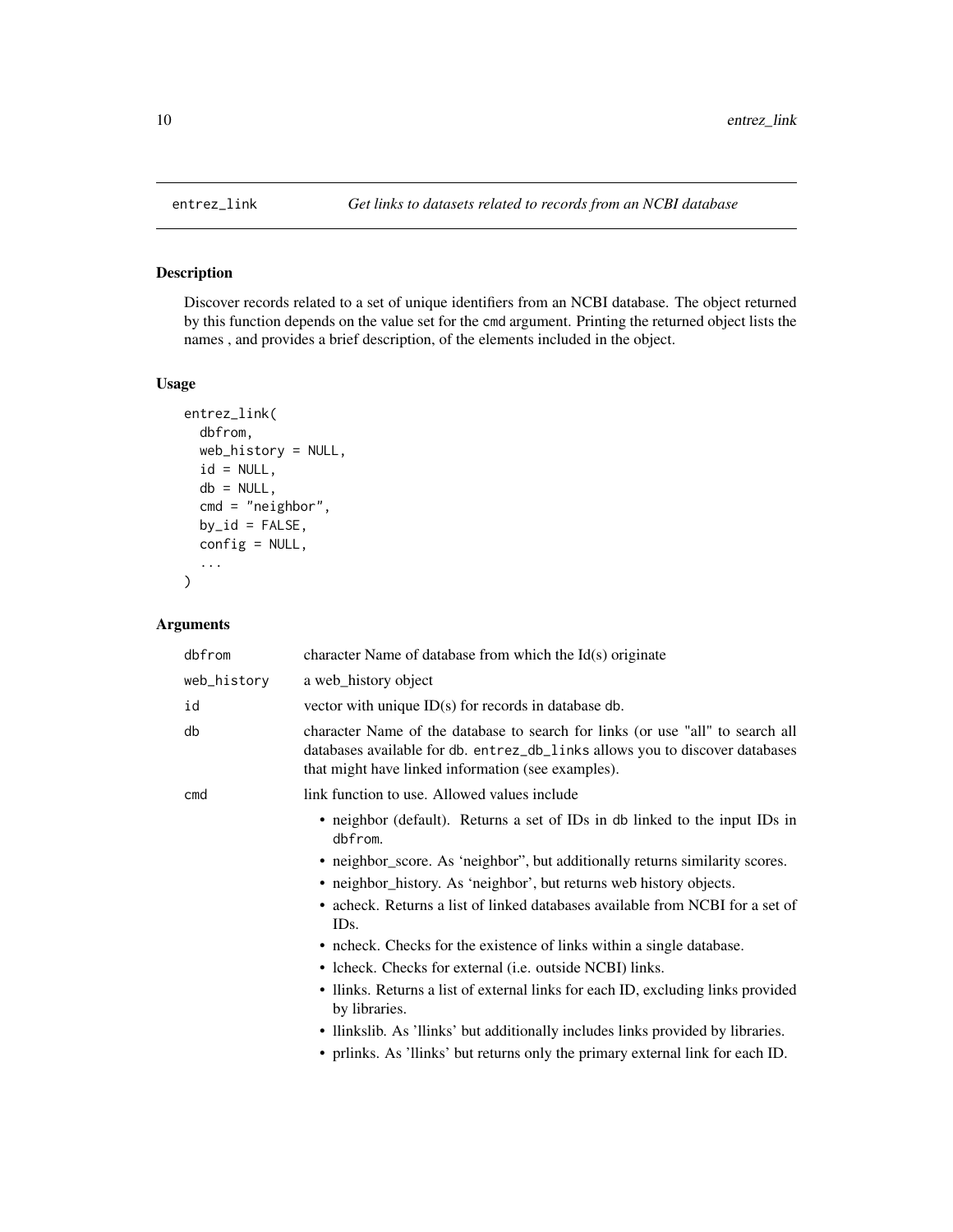# <span id="page-10-0"></span>entrez\_post 11

| by_id    | logical If FALSE (default) return a single elink objects containing links for all<br>of the provided ids. Alternatively, if TRUE return a list of elink objects, one |
|----------|----------------------------------------------------------------------------------------------------------------------------------------------------------------------|
|          | for each ID in id.                                                                                                                                                   |
| config   | vector configuration options passed to httr::GET                                                                                                                     |
| $\cdots$ | character Additional terms to add to the request, see NCBI documentation linked<br>to in references for a complete list                                              |

# Value

An elink object containing the data defined by the cmd argument (if by\_id=FALSE) or a list of such object (if by\_id=TRUE).

file XMLInternalDocument xml file resulting from search, parsed with [xmlTreeParse](#page-0-0)

#### References

[https://www.ncbi.nlm.nih.gov/books/NBK25499/#\\_chapter4\\_ELink\\_](https://www.ncbi.nlm.nih.gov/books/NBK25499/#_chapter4_ELink_)

# See Also

[config](#page-0-0) for available configs

entrez\_db\_links

#### Examples

```
## Not run:
pubmed_search <- entrez_search(db = "pubmed", term ="10.1016/j.ympev.2010.07.013[doi]")
linked_dbs <- entrez_db_links("pubmed")
linked_dbs
nucleotide_data <- entrez_link(dbfrom = "pubmed", id = pubmed_search$ids, db ="nuccore")
#Sources for the full text of the paper
res <- entrez_link(dbfrom="pubmed", db="", cmd="llinks", id=pubmed_search$ids)
linkout_urls(res)
```
## End(Not run)

<span id="page-10-1"></span>entrez\_post *Post IDs to Eutils for later use*

# Description

Post IDs to Eutils for later use

#### Usage

```
entrez\_post(db, id = NULL, web\_history = NULL, config = NULL, ...)
```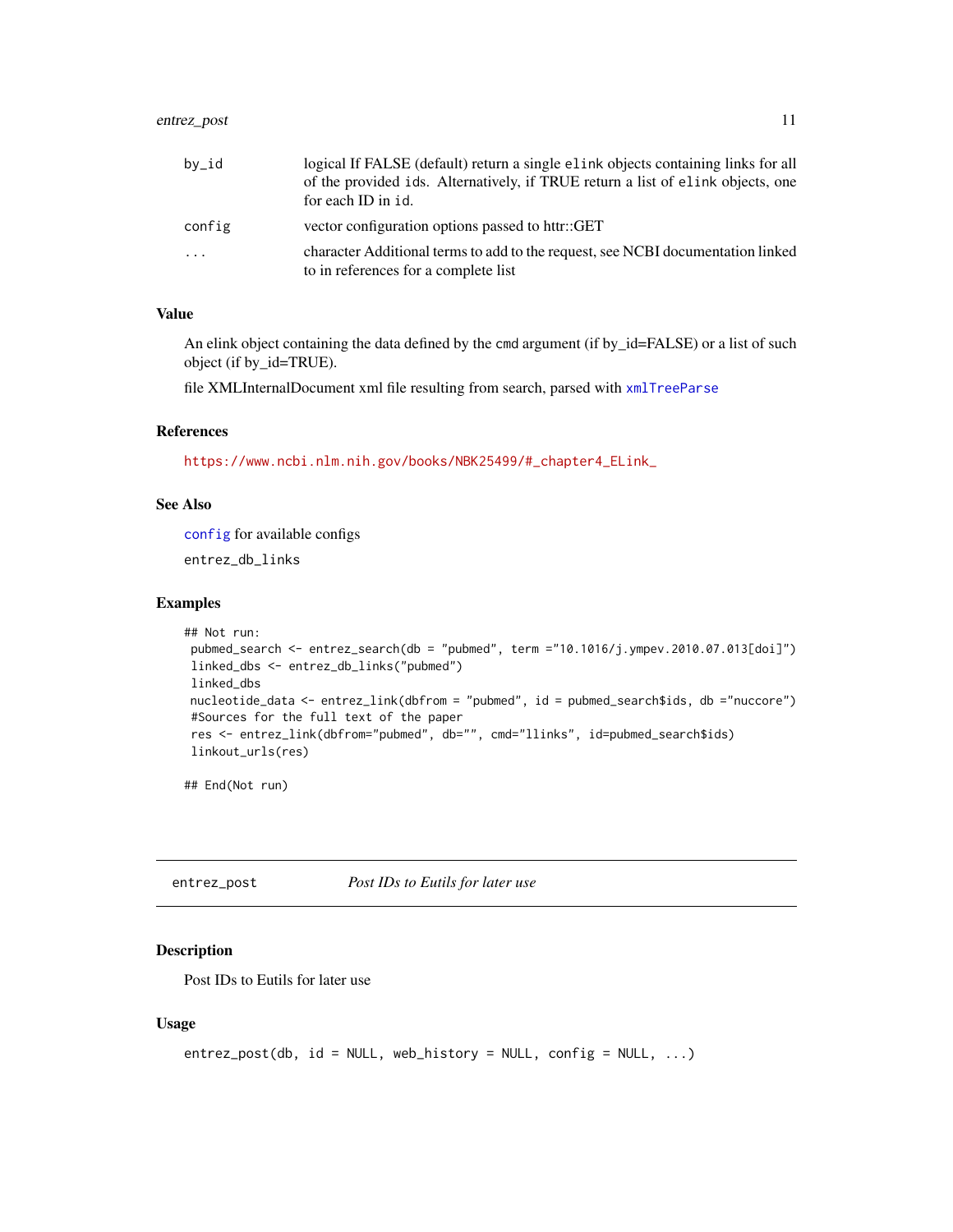### <span id="page-11-0"></span>Arguments

| db          | character Name of the database from which the IDs were taken                                                            |
|-------------|-------------------------------------------------------------------------------------------------------------------------|
| id          | vector with unique $ID(s)$ for records in database db.                                                                  |
| web_history | A web history object. Can be used to add to additional identifiers to an existing<br>web environment on the NCBI        |
| config      | vector of configuration options passed to httr::GET                                                                     |
| $\ddots$ .  | character Additional terms to add to the request, see NCBI documentation linked<br>to in references for a complete list |

# References

[https://www.ncbi.nlm.nih.gov/books/NBK25499/#\\_chapter4\\_EPost\\_](https://www.ncbi.nlm.nih.gov/books/NBK25499/#_chapter4_EPost_)

# See Also

[config](#page-0-0) for available httr configurations

# Examples

```
## Not run:
so_many_snails <- entrez_search(db="nuccore",
                      "Gastropoda[Organism] AND COI[Gene]", retmax=200)
upload <- entrez_post(db="nuccore", id=so_many_snails$ids)
first <- entrez_fetch(db="nuccore", rettype="fasta", web_history=upload,
                      retmax=10)
second <- entrez_fetch(db="nuccore", file_format="fasta", web_history=upload,
                       retstart=10, retmax=10)
```
## End(Not run)

<span id="page-11-1"></span>entrez\_search *Search the NCBI databases using EUtils*

# Description

Search a given NCBI database with a particular query.

### Usage

```
entrez_search(
  db,
  term,
  config = NULL,
  retmode = "xml",use_history = FALSE,
  ...
\mathcal{E}
```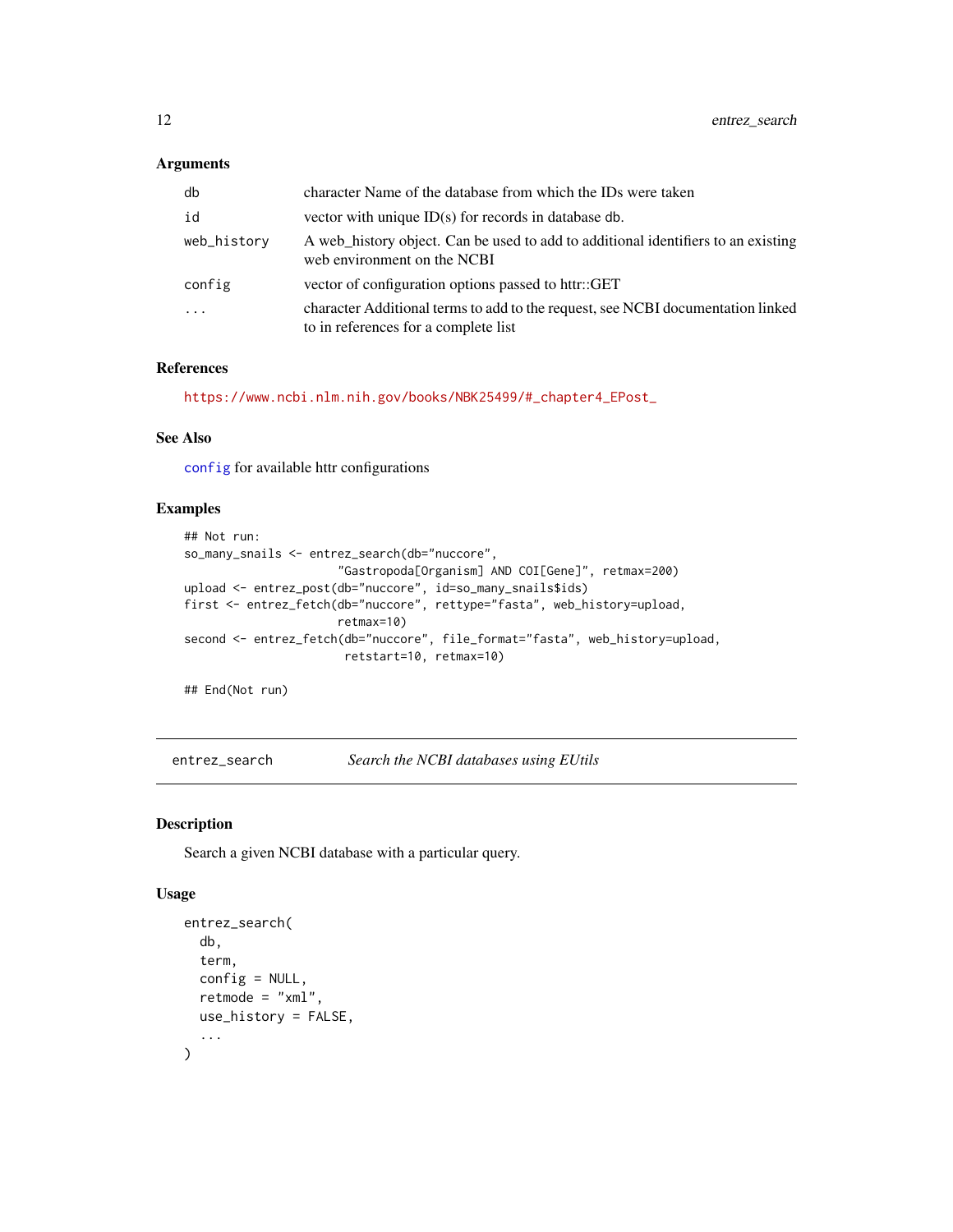#### <span id="page-12-0"></span>entrez\_search 13

#### Arguments

| db                      | character, name of the database to search for.                                                                                                                                 |
|-------------------------|--------------------------------------------------------------------------------------------------------------------------------------------------------------------------------|
| term                    | character, the search term. The syntax used in making these searches is de-<br>scribed in the Details of this help message, the package vignette and reference<br>given below. |
| config                  | vector configuration options passed to httr::GET                                                                                                                               |
| retmode                 | character, one of json (default) or xml. This will make no difference in most<br>cases.                                                                                        |
| use_history             | logical. If TRUE return a web_history object for use in later calls to the NCBI                                                                                                |
| $\cdot$ $\cdot$ $\cdot$ | character, additional terms to add to the request, see NCBI documentation linked<br>to in references for a complete list                                                       |

# Details

The NCBI uses a search term syntax where search terms can be associated with a specific search field with square brackets. So, for instance "Homo[ORGN]" denotes a search for Homo in the "Organism" field. The names and definitions of these fields can be identified using [entrez\\_db\\_searchable](#page-4-1).

Searches can make use of several fields by combining them via the boolean operators AND, OR and NOT. So, using the search term"((Homo[ORGN] AND APP[GENE]) NOT Review[PTYP])" in PubMed would identify articles matching the gene APP in humans, and exclude review articles. More examples of the use of these search terms, and the more specific MeSH terms for precise searching, is given in the package vignette. rentrez handles special characters and URL encoding (e.g. replacing spaces with plus signs) on the client side, so there is no need to include these in search term

Therentrez tutorial provides some tips on how to make the most of searches to the NCBI. In particular, the sections on uses of the "Filter" field and MeSH terms may in formulating precise searches.

# Value

ids integer Unique IDS returned by the search

count integer Total number of hits for the search

retmax integer Maximum number of hits returned by the search

web history A web history object for use in subsequent calls to NCBI

QueryTranslation character, search term as the NCBI interpreted it

file either and XMLInternalDocument xml file resulting from search, parsed with [xmlTreeParse](#page-0-0) or, if retmode was set to json a list resulting from the returned JSON file being parsed with [fromJSON](#page-0-0).

# References

[https://www.ncbi.nlm.nih.gov/books/NBK25499/#\\_chapter4\\_ESearch\\_](https://www.ncbi.nlm.nih.gov/books/NBK25499/#_chapter4_ESearch_)

# See Also

[config](#page-0-0) for available httr configurations

[entrez\\_db\\_searchable](#page-4-1) to get a set of search fields that can be used in term for any database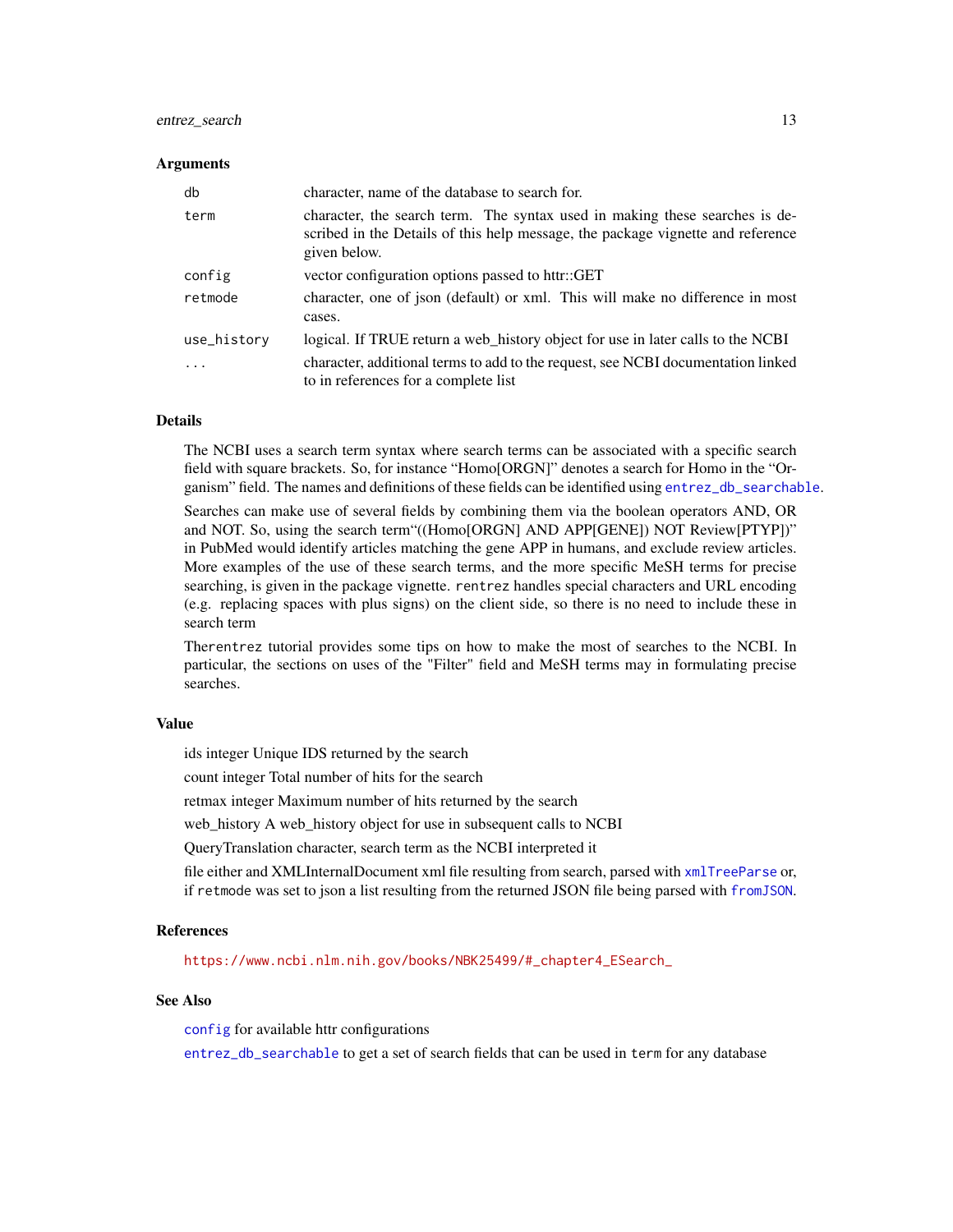# Examples

```
## Not run:
  query <- "Gastropoda[Organism] AND COI[Gene]"
  web_env_search <- entrez_search(db="nuccore", query, use_history=TRUE)
  cookie <- web_env_search$WebEnv
  qk <- web_env_search$QueryKey
  snail_coi <- entrez_fetch(db = "nuccore", WebEnv = cookie, query_key = qk,
                             file_format = "fasta", return = 10)
## End(Not run)
## Not run:
fly_id <- entrez_search(db="taxonomy", term="Drosophila")
#Oh, right. There is a genus and a subgenus name Drosophila...
#how can we limit this search
(tax_fields <- entrez_db_searchable("taxonomy"))
#"RANK" loots promising
tax_fields$RANK
entrez_search(db="taxonomy", term="Drosophila & Genus[RANK]")
## End(Not run)
```
<span id="page-13-1"></span>entrez\_summary *Get summaries of objects in NCBI datasets from a unique ID*

# Description

The NCBI offer two distinct formats for summary documents. Version 1.0 is a relatively limited summary of a database record based on a shared Document Type Definition. Version 1.0 summaries are only available as XML and are not available for some newer databases Version 2.0 summaries generally contain more information about a given record, but each database has its own distinct format. 2.0 summaries are available for records in all databases and as JSON and XML files. As of version 0.4, rentrez fetches version 2.0 summaries by default and uses JSON as the exchange format (as JSON object can be more easily converted into native R types). Existing scripts which relied on the structure and naming of the "Version 1.0" summary files can be updated by setting the new version argument to "1.0".

#### Usage

```
entrez_summary(
  db,
  id = NULL,web_history = NULL,
  version = c("2.0", "1.0"),
  always_return_list = FALSE,
  retmode = NULL,
 config = NULL,...
)
```
<span id="page-13-0"></span>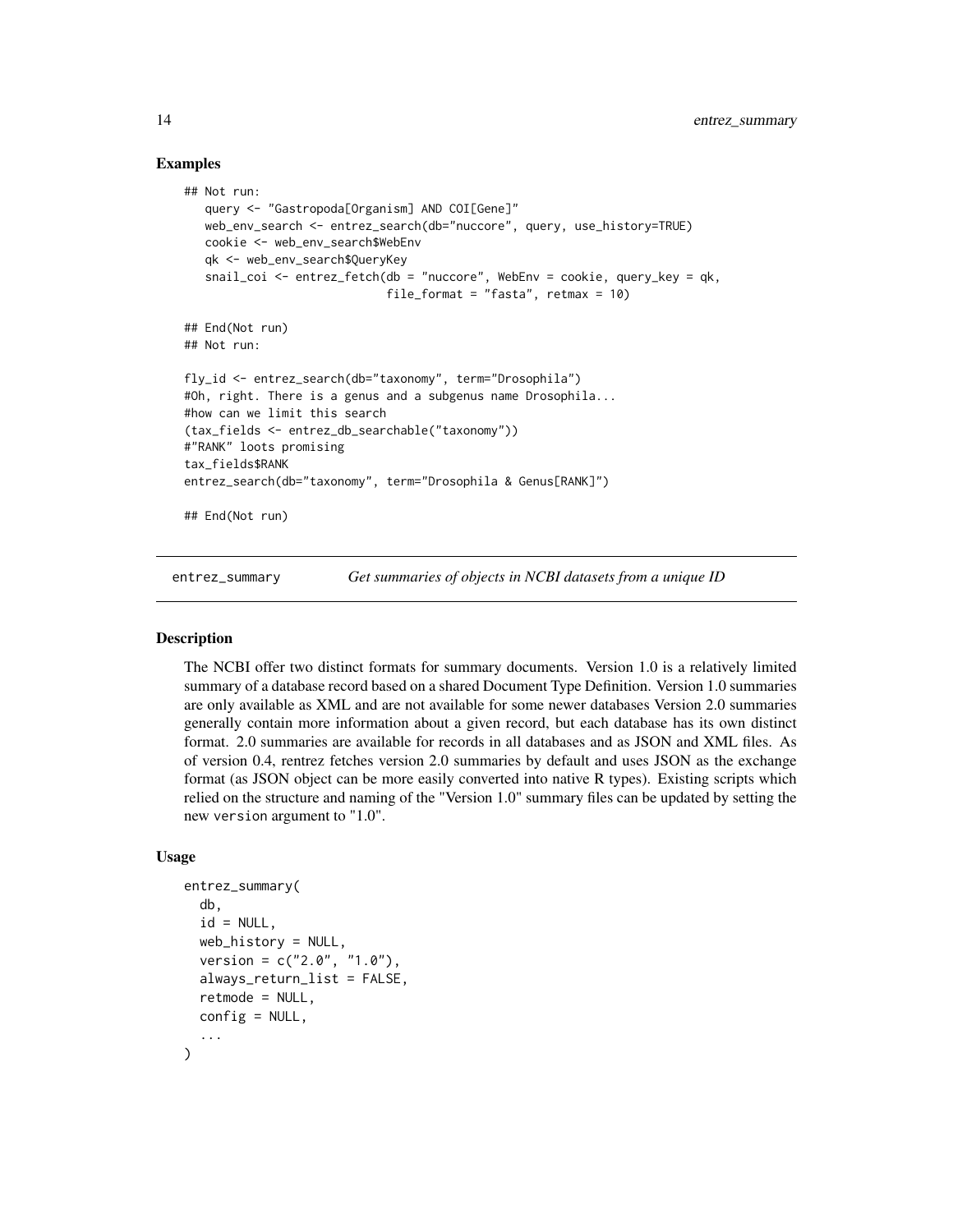#### <span id="page-14-0"></span>**Arguments**

| db                 | character Name of the database to search for                                                                                                                                                           |  |
|--------------------|--------------------------------------------------------------------------------------------------------------------------------------------------------------------------------------------------------|--|
| id                 | vector with unique $ID(s)$ for records in database db. In the case of sequence<br>databases these IDs can take form of an NCBI accession followed by a version<br>number (eg AF123456.1 or AF123456.2) |  |
| web_history        | A web history object                                                                                                                                                                                   |  |
| version            | either 1.0 or 2.0 see above for description                                                                                                                                                            |  |
| always_return_list |                                                                                                                                                                                                        |  |
|                    | logical, return a list of esummary objects even when only one ID is provided<br>(see description for a note about this option)                                                                         |  |
| retmode            | either "xml" or "json". By default, xml will be used for version 1.0 records, json<br>for version 2.0.                                                                                                 |  |
| config             | vector configuration options passed to httr::GET                                                                                                                                                       |  |
| .                  | character Additional terms to add to the request, see NCBI documentation linked<br>to in references for a complete list                                                                                |  |

# Details

By default, entrez\_summary returns a single record when only one ID is passed and a list of such records when multiple IDs are passed. This can lead to unexpected behaviour when the results of a variable number of IDs (perhaps the result of entrez\_search) are processed with an apply family function or in a for-loop. If you use this function as part of a function or script that generates a variably-sized vector of IDs setting always\_return\_list to TRUE will avoid these problems. The function extract\_from\_esummary is provided for the specific case of extracting named elements from a list of esummary objects, and is designed to work on single objects as well as lists.

# Value

A list of esummary records (if multiple IDs are passed and always\_return\_list if FALSE) or a single record.

file XMLInternalDocument xml file containing the entire record returned by the NCBI.

# References

[https://www.ncbi.nlm.nih.gov/books/NBK25499/#\\_chapter4\\_ESummary\\_](https://www.ncbi.nlm.nih.gov/books/NBK25499/#_chapter4_ESummary_)

#### See Also

[config](#page-0-0) for available configs

[extract\\_from\\_esummary](#page-15-1) which can be used to extract elements from a list of esummary records

# Examples

```
## Not run:
pop_ids = c("307082412", "307075396", "307075338", "307075274")
pop_summ <- entrez_summary(db="popset", id=pop_ids)
extract_from_esummary(pop_summ, "title")
```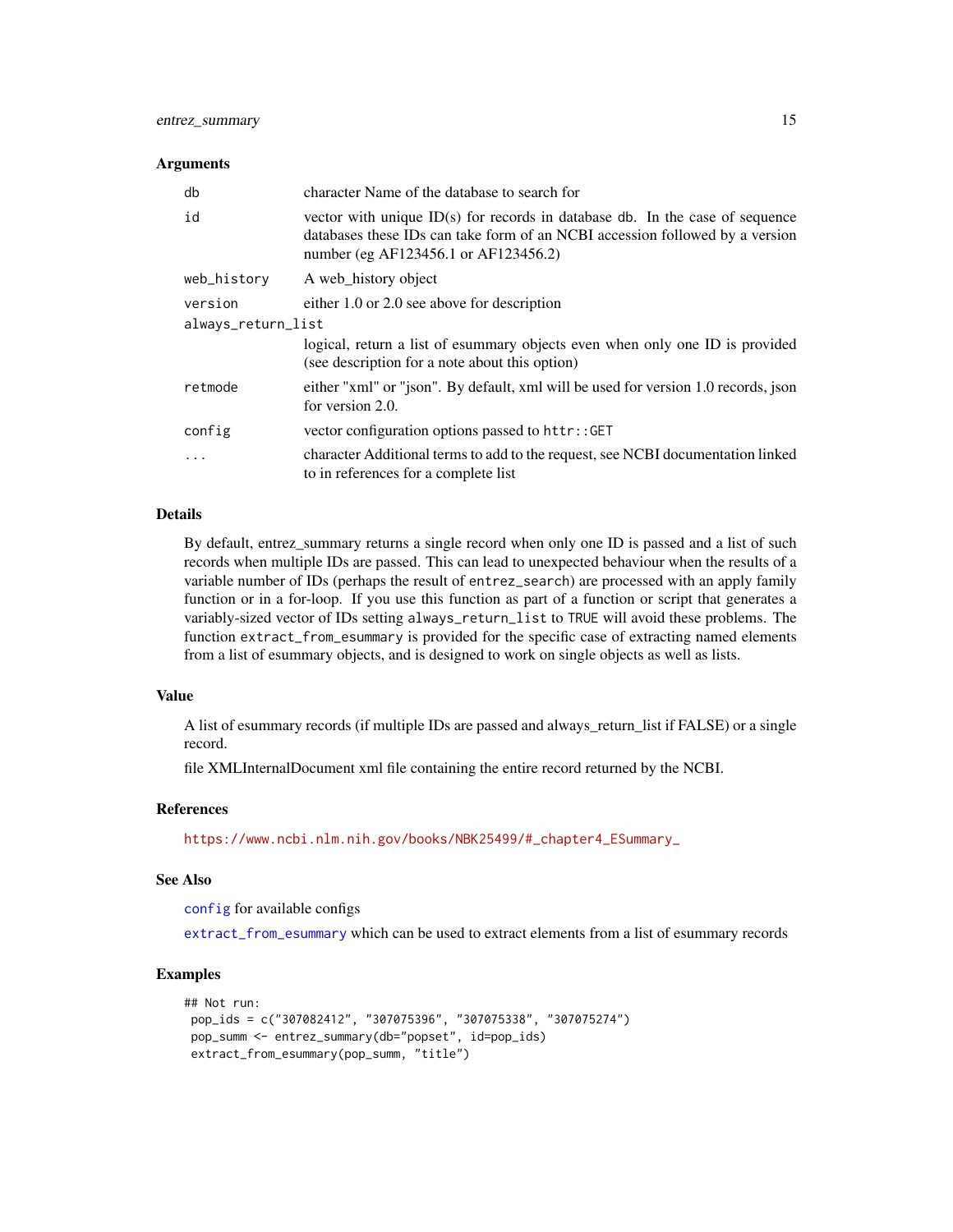```
# clinvar example
res <- entrez_search(db = "clinvar", term = "BRCA1", retmax=10)
cv <- entrez_summary(db="clinvar", id=res$ids)
cv
extract_from_esummary(cv, "title", simplify=FALSE)
extract_from_esummary(cv, "trait_set")[1:2]
extract_from_esummary(cv, "gene_sort")
## End(Not run)
```
<span id="page-15-1"></span>extract\_from\_esummary *Extract elements from a list of esummary records*

# Description

Extract elements from a list of esummary records

#### Usage

```
extract_from_esummary(esummaries, elements, simplify = TRUE)
```
# Arguments

| esummaries | Either an esummary or an esummary_list (as returned by entrez_summary). |
|------------|-------------------------------------------------------------------------|
| elements   | the names of the element to extract                                     |
| simplify   | logical, if possible return a vector                                    |

# Value

List or vector containing requested elements

# See Also

[entrez\\_summary](#page-13-1) for examples of this function in action.

<span id="page-15-0"></span>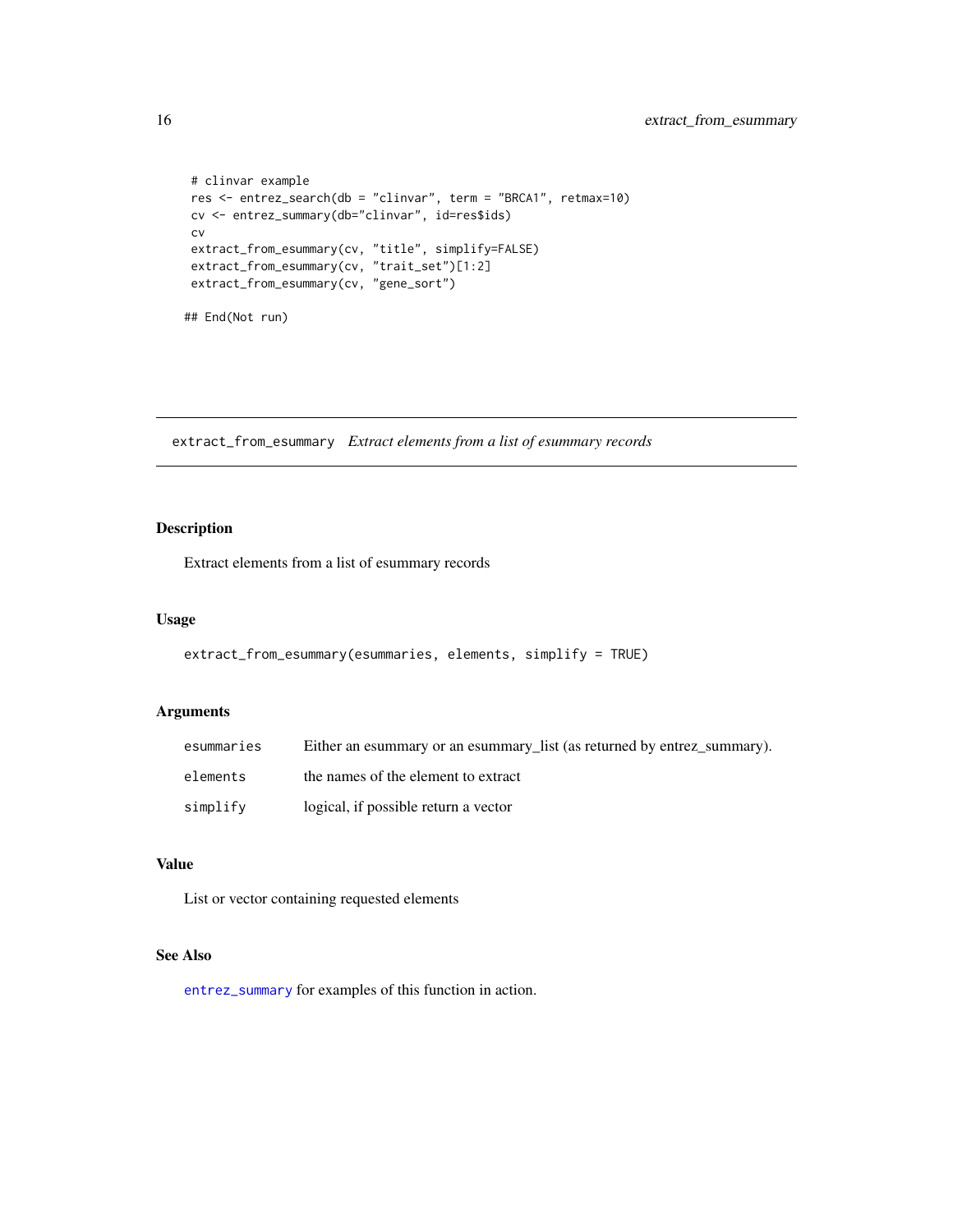<span id="page-16-0"></span>

Extract URLs from an elink object

# Usage

```
linkout_urls(elink)
```
# Arguments

elink elink object (returned by entrez\_link) containing Urls

# Value

list of character vectors, one per ID each containing of URLs for that ID.

# See Also

entrez\_link

parse\_pubmed\_xml *Summarize an XML record from pubmed.*

# Description

Note: this function assumes all records are of the type "PubmedArticle" and will return an empty record for any other type (including books).

# Usage

```
parse_pubmed_xml(record)
```
# Arguments

record Either and XMLInternalDocument or character the record to be parsed ( expected to come from [entrez\\_fetch](#page-6-1))

#### Value

Either a single pubmed\_record object, or a list of several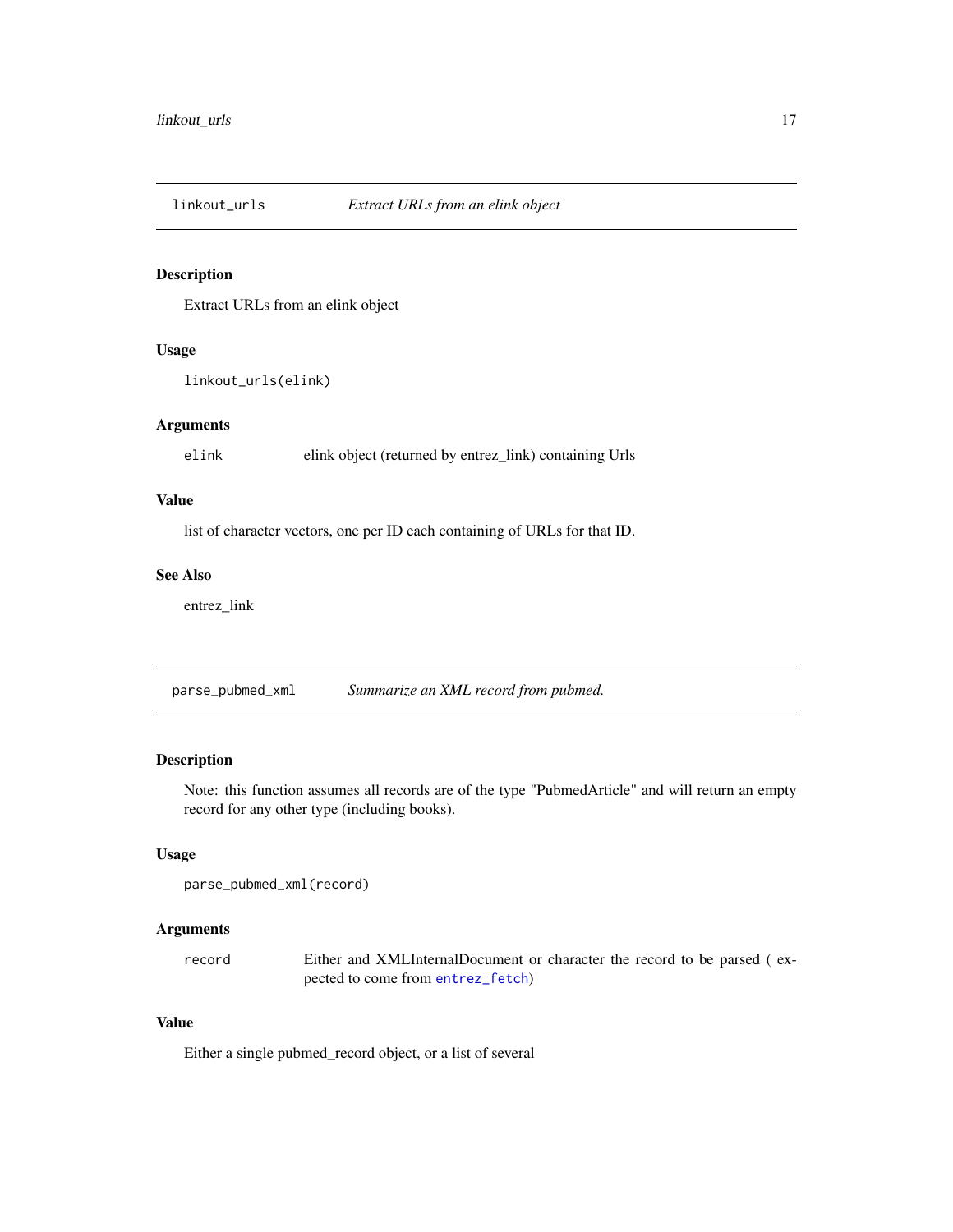# <span id="page-17-0"></span>Examples

```
hox_paper <- entrez_search(db="pubmed", term="10.1038/nature08789[doi]")
hox_rel <- entrez_link(db="pubmed", dbfrom="pubmed", id=hox_paper$ids)
recs <- entrez_fetch(db="pubmed",
                       id=hox_rel$links$pubmed_pubmed[1:3],
                       rettype="xml")
parse_pubmed_xml(recs)
```
rentrez *rentrez*

#### Description

rentrez provides functions to search for, discover and download data from the NCBI's databases using their EUtils function.

#### Details

Users are expected to know a little bit about the EUtils API, which is well documented: [https:](https://www.ncbi.nlm.nih.gov/books/NBK25500/) [//www.ncbi.nlm.nih.gov/books/NBK25500/](https://www.ncbi.nlm.nih.gov/books/NBK25500/)

The NCBI will ban IPs that don't use EUtils within their [user guidelines.](https://www.ncbi.nlm.nih.gov/corehtml/query/static/eutils_help.html) In particular /enumerated /item Don't send more than three request per second (rentrez enforces this limit) /item If you plan on sending a sequence of more than ~100 requests, do so outside of peak times for the US /item For large requests use the web history method (see examples for [entrez\\_search](#page-11-1) or use [entrez\\_post](#page-10-1) to upload IDs)

set\_entrez\_key *Set the ENTREZ\_KEY variable to be used by all rentrez functions*

#### **Description**

The NCBI allows users to access more records (10 per second) if they register for and use an API key. This function allows users to set this key for all calls to rentrez functions during a particular R session. See the vignette section "Using API keys" for a detailed description.

#### Usage

```
set_entrez_key(key)
```
#### Arguments

key character. Value to set ENTREZ\_KEY to (i.e. your API key).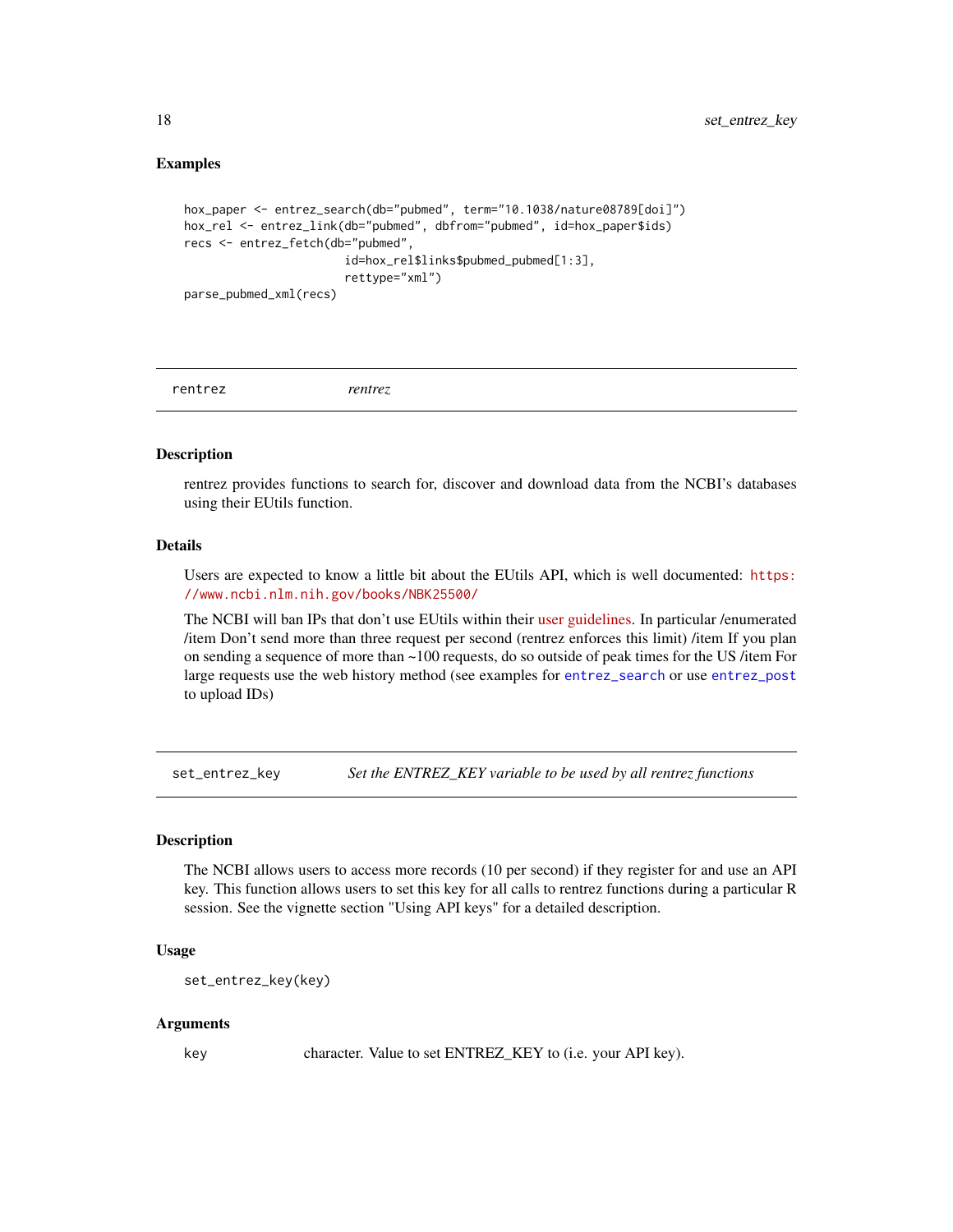# Value

A logical of length one, TRUE is the value was set FALSE if not. value is returned inside invisible(), i.e. it is not printed to screen when the function is called.